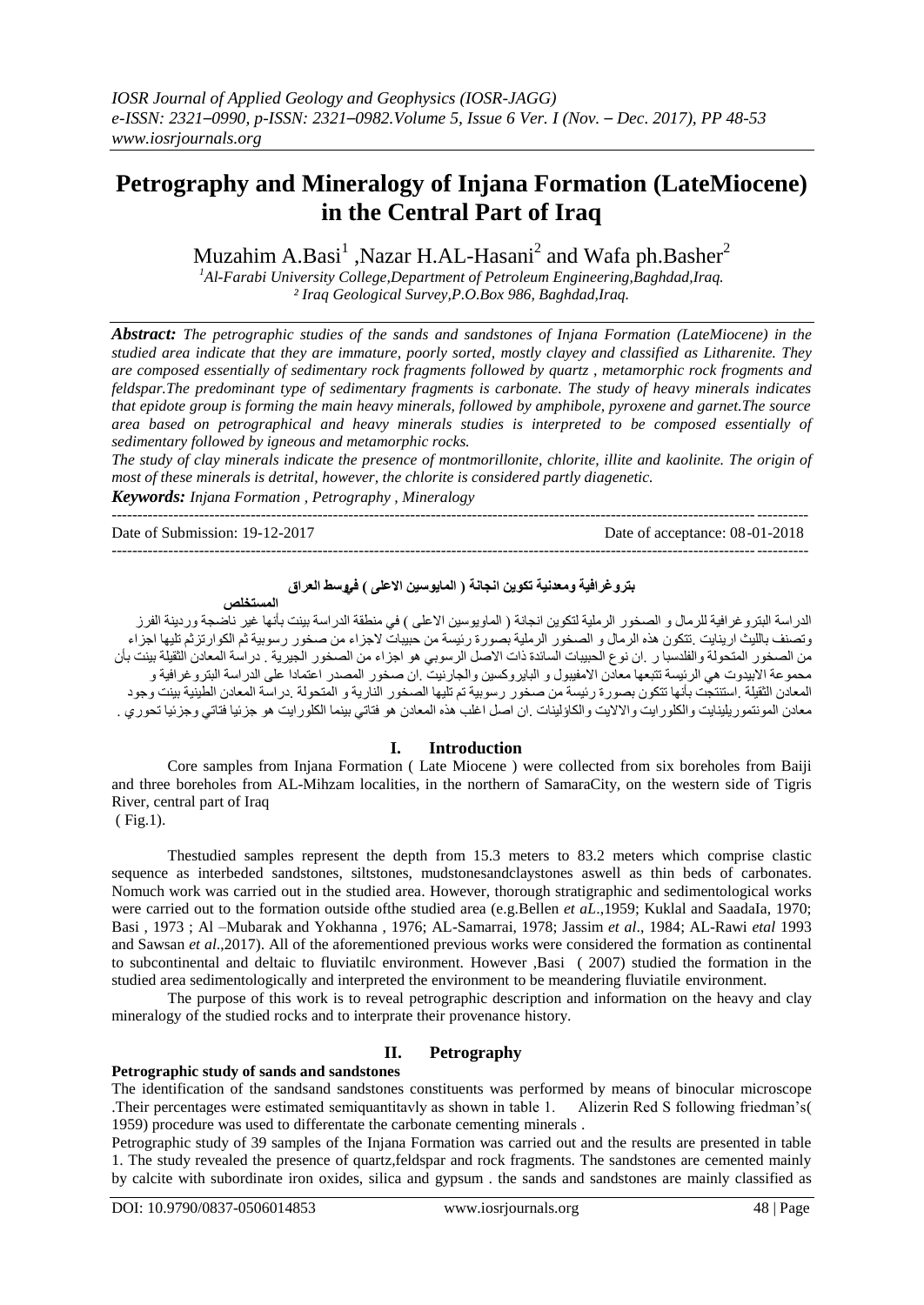litharenite according to Folk's classification with subordinate feldspathiclitharenite (Folk,1974). The following is the description of the sands and sandstones constituents:

# **1- Quartz**

The average percentages are 22.04 and 26.0 in Baiji and Al-Mihzam localities. The grains are mainly subrounded to subabgular with subordinate angular to rounded grains .

Most of the quartz grains are monocrystalline with small amount of polycrystalline. The monocrystalline grains are forming more than 90% of the identified grains. They are moderately sorted and range from 0.11 to 0.28 mm in size. Some of the grains show andulus extinction. Inclusions are common and the identified minerals are tourmaline ,zircon and volatile bubbles (?). The polycrystalline grains are less in percentages and they are coarser in grains size than the monocrystalline quartz grains.

## **2-feldspar**

The average feldspar content is 6.76 and 4.19 in Baiji and Al-Mihzam localities. The grains range in size from 0.16 to 0.3 mm and they are mainly angular to subangular , however subrounded grains are observed. Some of the grains are completely altered into clay and sericite and only their outline are preserved. Two types of feldspar are observed ;alkali feldspar and plagioclase. The alkali feldspar are represented by orthoclase and microcline. The orthoclase is recognized by cloud relief whereas the microcline by cross-hatching twining.

The plagioclase feldspars are of albite twining; however , some of them have carlsbad twining as a combination of carlsbad and albite twining. Some of the grains altered. The identified plagioclase minerals range from andesine to bytonite ,based on degree of maximum extinction angle of albite and carlsbad twining .

# **3-Rock fragments**

The rock fragments are the highest constitunts recorded in the studied sands and sandstones. Their average ranges from 41.77 to 54.63 in Baiji and al-Mihzam localities. They are relatively coarser than any other components and range in size from 0.18 to 0.46 mm. The recognized rock fragments aresedimentary, igneous and metamorphic types. The identified sedimentary fragments are carbonates, chert,sandstones and argillaceous. The metamorphic rock fragments are represented mainly by schist, slate and phyllite whereas the identified igneous rock fragments are acidic igneous fragments (granite and pegmatite) , andesite, rhyolite and basalt.

## **4- Cement**

Four types of cement were recognized; calcite, gypsum , iron oxide and silica.Most calcite cement is sparry calcite and some of them are micritic with clay minerals. The iron oxide cement is trace in amount and present as thin films coating the boundary of the grains and even sometimes the whole grains. The silica and gypsum cement also are trace in amount and present in few samples.

## **5- Matrix**

The matrix is polymineralogic. It is composed of clay and silt size grains .The grains of matrix are randomly distributed between the minerals constituntes of the rocks and form as binder to the detrital grains. It is thought in this study that most of the matrix is detrital in origin. However, some of them might be formed by disintegration and alteration of the rock fragmeats and unstable grains such as feldspar and mica.

## **Petrographic study of mudstones and claystones**

The studied fine grained sediments of Injana Formation are represented mainly by mudstone with few claystone units. The petrographic study of mudstones and claystones revealed that they are composed of clay minerals,quartz and sometimes with subordinate micriticcalcite .The identified clay minerals are montmorillonite, Kaolinite, illite and chlorite as described in detail later. Petrographic names are mudstones, sandy mudstones and claystones.

# **1- Heavy minerals**

# **III. Mineralogy**

The heavy minerals study was carried out in the laboratory by separation of heavy sand fraction from the light fraction by bromoform liquid of specific gravity 2.84-2.818. The 60-200 fraction was studied by polarizing microscope and about 300 grains were counted for each glass slide. The heavy minerals assemblages of the sandstones of the Injana Formation revealed the presence of three groups: opaque, altertite and transparent minerals. The average percentage of the heavy minerals in each locality is presented in table 2.

## **a-Opaque minerals :**

Opaque minerals were identified in all of the samples but in different proportion. They are represented mainly by hematite and limonite. The shapes of the identified minerals are domainantly subrounded to subangular.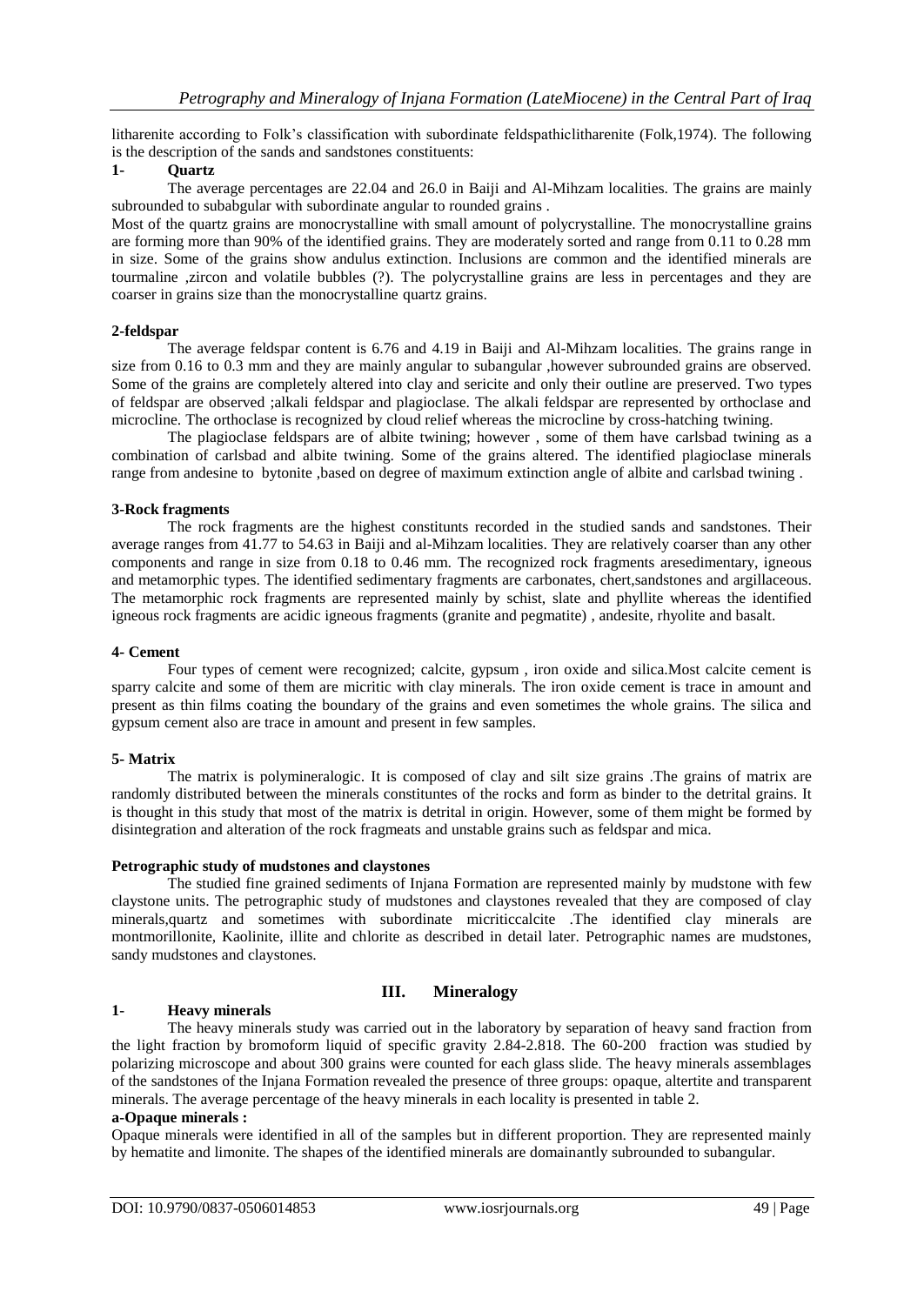# **b-Alteriteminerals:**

The alterite minerals are very difficult to determine and they can be recognized by XRD or electronic microscope. Their average ranged in the studied sediments from 10.86 to 11.60 in Baiji and and Al-Mihzam localities.

## **c-Transparent minerals**

The identified species of the transparent minerals are epidote, amphibole, pyroxene , garnet, zircon , rutile , tourmaline, titanite, biotite and chlorite. For the the purpose of description the identified transparent minerals are classified in this study into four groups: epidote,amphibole,pyroxene and others.

## **Epidote group**

It is the most abaundant group in the studied transparent heavy minerals. It consists mainly of epidote and clinozosite .The epidote crystals varies in colour from colourless to pale green. They are mostly non-pleochroic and with minerals parallel extinction.The clinozoisites are recognized as worn prism and moderate birefrengness.

#### **Amphibole Group**

The amphibole group is represented mainly by hornblende with subordinate tremolite-actinolite and glaucophe in trace amount. The hornoblend is green to brownish green in colour, slightly corroded and mostly elongated.Tremolite-actinolite, both are optically the same, therefore can not be divided . They are colourless , elongated and with small extinction angle.

#### **Pyroxene group**

The pyroxene group is dominated by clinopyxene with subordinate orthopyroxene. The clinopyroxenes are mostly colourless and some of themare yellowish green in colour with no or weak pleochrism. The grains are mostly elongated some of them showing inclusions and deeply to partially corroded. The orthopyroxene minerals are colourless with parallel extinction angle and slightly corroded.

#### **Otherminerals**

The identified other minerals are dominated by biotite,garnet, rutile and zircon with subordinate tourmaline and titanite. The following is abrief description for some of these minerals:

## **Garnet**

It is isotropic, mostly colourless, rarely brownish, pinkish and yellowish in colour. Most of the crystals are angular, with subordinate subrounded and subangular and have opaque and unidentified mineral inclusions.

## **Rutile**

Rutile is red and orange in colour, high relief and subrounded to rounded.

## **Zircon**

It is rare and not observed in most of the samples. Zircon is mostly colourless with subordinate pinkish grains. It is mostly angular to subrounded; however, very few rounded and euhedral to subhedral grains are observed.

#### **Chlorite:**

 Chlorite is mostly green in colour and varies from rounded to subangular and some of the grains showing fractures. Inclusion of opaque minerals are present in some of the grains.

### 2- **ClayMinerals**

Semiquantitative analysis for caly performed by wighing of 10 grams from the sample, crushing it and then 25% of the acitic acid was added to dissolve the carbonate minerals. The sample is washed carefully from the acid, dried and then weighted to determine the weight of the caly and quartz minerals. Oriented samples were made by using Gipson method ( Gipson, 1966 ) and anlysed by XRD using Cu and K radiator. The clay minerals were identified and calculated by Schultz ( 1964 ) and AL-Saadi ( 1984) methods. The areas under peaks for each individual clay mineral were calculated then the percntages of the clay after the subtraction of the quartz percentages were determined.

The classification of clay minerals given by Millot (1970) is adopted because it verifies the approach of this study. In the studied localities the following types of caly minerals were identified: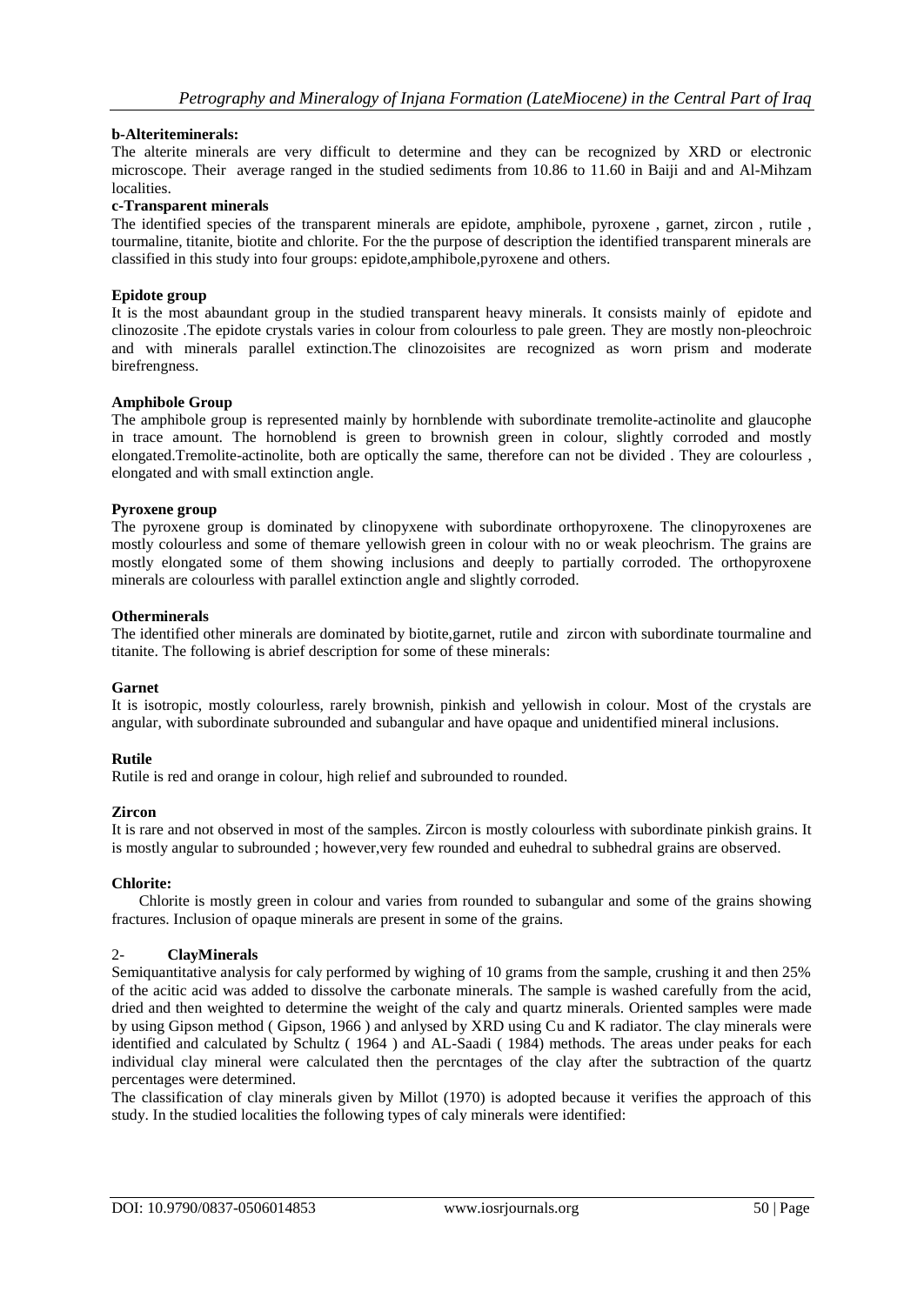# **1- Montmorillonite**

Montmorillonite is identified as the main minerals in all of the studied area. It is varied from 6% to 21% and its not identified in some samples( tables 3 and 4 ) . However; combined phase of montmorillonite and chlorite is recognized in three samples from Baiji boreholes and treated as one mineral phase because of the difficulty of measuring each of them separately. These samples are not presented in table 3 .

# **2- Chlorite**

Chlorite mineral is identified in most of the studied samples and it is varied form 6% to 36%.

# **3- Illite**

Because it is dfficult to estimate semiquantitvelly the percentages of palygorskite, therefor, illite mineral is combined with palygorskite in most of the studied sediments. Howerever, in few samples it is possible to estimate the percentages of illite mineral.The illite is totally missing in some of gypcrete samples in the Quaternary sediments of thestudied area (Basi and Karim,1992) and the palygorskite is identified and estimated alone and is considered to be formed diagentically as it is connected with secondary evaporate minerals ( condition of high Mg<sup>++</sup> necessary for the formation of palygorskite ). Because of the nonidentification of palygorskite in the studied sediments alone, as in the sediments associated with gypcrete of the Quaternary sediments and the missing of evaporate minerals in the sediments, suggested the presence of illite alone in the studied samples in which the illite is combined with palygorskite as one phase.

# **4- Kaolinite**

Kaolinite mineral is present in most of the studied sediments in various proportions. It ranges form <1% to 11%.The Kaolinite is present in the claystones and sandstones.

# **IV. Discussion**

The Injana Formation is typical fluviatile sediments (Basi,2007) which were developed by the rapid erosion and uplifted mountains in the north and northeastern part of Iraq and the deposition in troughs suffering continuous subsidence in their basins.

Petrographic study of Injana sands and sandstones reveals that they are immature poorly sorted and mostly clayey . They are composed essentially of sedimentary rock fragments (mainly carbonate)followed by quartz and then by metamorphic and igneons rock fragments. The sandstones components are cemented essentially by carbonate, then followed by iron oxides. The sands and sandstones are classified as litharenite according to Folk classification (Folk, 1974). The immaturity and composition of the sands and sandstones requires rapid erosion promoted by high relief and/ or aridity, as feldspar and rockfragments are relatively stable in these conditions.The source area based on the petrography indicates the sedimentary rocks(mainlythe oldercarbonate formations exposed at the north and northeast part of Iraq)as the main source of the studied sediments with subordinate metamorphic and igneous rocks.

The identified heavy minerals in the studied InjanaFormation are opaque minerals, epidotie pyroxene amphibole, biotite,granet,zircon,rutile and titanite. The heavy minerals assemblages indicate a combination sources of metamorphic rocks and intermediate to basic igneous rocks with minor contribution from acidic igneous rocks. However; large contribution from older sedimentary rocks (mainly carbonate) based on petrography and heavy minerals studies is suggested.

The distribution of heavy minerals revealed that there are no uniformity in the distribution of any species of the minerals vertically in the studied area. The non-uniformity in the distribution of these minerals might be related to the random fluctuation in the streams carrying the sediments,grain size, local variation in the source area, the degree of erosion and to lesser extent diagenesis. However, variation in the source area and grain size seems to be most likely.

The identified clay minerals are:montmorillonit, chlorite,illite and kaolinite.For montmorillonite the common occurrence of montmorillonote in the two localities might be suggested a detrital origin. The mineral is transported with other detrital minerals and laid down in fluviatile environment. The missing of montmorillonite in some samples might reflect variation in the source area.Withrespest to chlorite the presence of chlorite mineral in the sandstones and claystones of the studied localitis and its occurrence in most samples, suggested a detrital origin of this mineral. Moreover , the study of heavy minerals in the sandstones revealed the presence of pyroxene, amphibole and biotite minerals( table 2) .Therefore, part of the recognized chlorite mineral could be produced diagenetically from these minerals.For illite it can be formed in alkalin marine environment ( potter *et al*.,1980) and could be formed by erosion of igneous and metamorphic rocks rich in mica also . The presence of illite in sandstones and claystones and the fluviatile nature of these sediments ( Basi,1997) suggested a detrital origin for illite.For kaolinite the common occurrence of kaolinite in the claystones and sandstones in the studied localities suggested a detrital origin. Kaolinite is formed from weathering of acidic igneous rocks in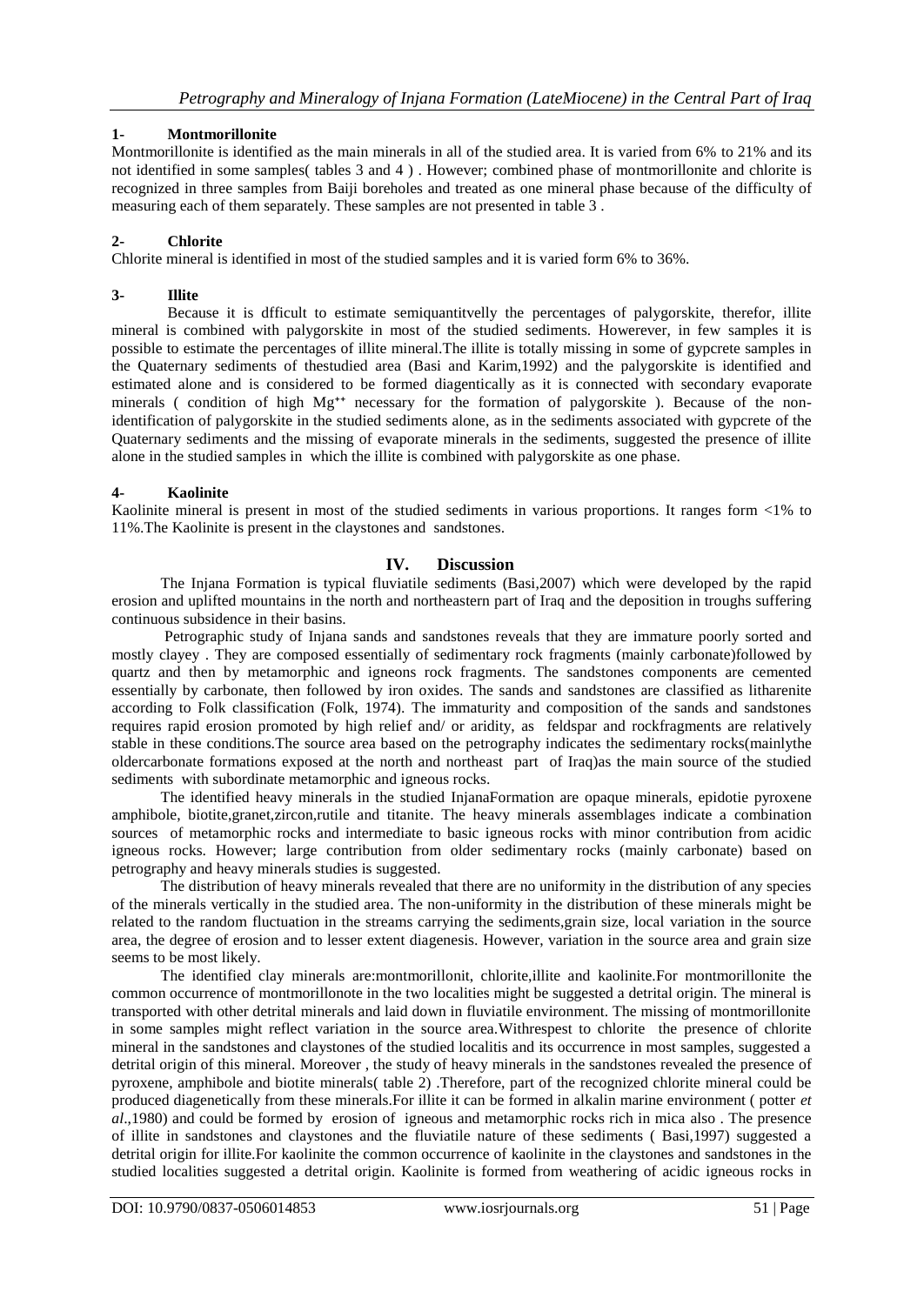moist climate ( Millot 1970 ).The non- presence of kaolinite in some samples and the general low amount is most probably related to the low amount of acidic igneous rocks in the source area and to the arid type of climate.The low amount of acidic igneous rocks and the arid type of climate are confirmed fromthepetrographical and heavy mineral studies of the sediments of the formation.

In conclusion,the genesis of montmorillonitc, illite and kaolinite is detrital whereas the chlorite is also mainly detrital and partly diagenetic formed by alteration of pyroxene, amphibole and biotite minerals. The low amount of kaolinite indicated the minority of acidic igneous rocks and the domaineted arid type of climate in the source area also.No specific vertical variations of the clay minerals were observed in the studied area. However, the variation in the percentages of montmorillonite, chlorite, kaolinite and illite might be related to thevariation in the source area.

## **Acknoledgments**

The authors would like to express their sincere thanks to Fathi A.Hassan and Nawal Al-Saadi for their assistance in performing of this work. Both are from Iraq Geological survey ,Baghdad ,Iraq.

**Table 1:** The average percentages of the constituents in the sands and sandstones of Baiji and Al-Mihzam localities (Average of 39 samples)

| Constituents<br>Locality | Ouartz | Feldspar | Sedimentary<br>rock<br>fragments | Igneous rock<br>fragments | Metamor-phic<br>rock<br>fragments | Heavy<br>Mineral | Cement&<br>Matrix |
|--------------------------|--------|----------|----------------------------------|---------------------------|-----------------------------------|------------------|-------------------|
| Baiii                    | 22.04  | 6.76     | 34.39                            | 1.93                      | 5.45                              | 2.69             | 26.63             |
| Al-Mihzam                | 26.0   | 4.19     | 47.11                            | 1.28                      | 6.54                              | 1.97             | 12.79             |

|--|

| Mineral         | Opaque | Alterite | Epidote      | Amphibde | Pyroxene | Garnet | Zircon | Rutile | Chlorite | <b>Biotite</b> |
|-----------------|--------|----------|--------------|----------|----------|--------|--------|--------|----------|----------------|
|                 |        |          |              |          |          |        |        |        |          |                |
| <b>Locality</b> |        |          |              |          |          |        |        |        |          |                |
| Baiii           | 39.61  | 10.86    | 29.65        | 8.49     | 2.40     | 2.19   | 0.72   | 0.52   | 3.5      | 2.01           |
| Al-Mihzam       | 39.20  | 11.6     | ר רר<br>41.1 | 7.98     | 1.92     | 7.34   | 0.53   | 0.42   | 1.28     | 2.01           |

| <b>Table 3.</b> The percentages of easy filmerals in Daily focality |        |                |               |                |       |                         |  |  |  |
|---------------------------------------------------------------------|--------|----------------|---------------|----------------|-------|-------------------------|--|--|--|
| Sample<br>No.                                                       | Mont.% | Chlo.%         | I11.%         | Kaol.%         | total | of<br>Name<br>sediments |  |  |  |
|                                                                     | 20     | 15             | 3             | $\mathfrak{D}$ | 40    | Caly                    |  |  |  |
| $\mathfrak{D}$                                                      | 18     | 6              | 3             | 4              | 31    | Mudstone                |  |  |  |
| 3                                                                   | 20     | 17             | 8             | 11             | 56    | Mudstone                |  |  |  |
| 4                                                                   | 20     | 10             | 11            | 8              | 49    | Caly                    |  |  |  |
| 5                                                                   |        | 35             | 6             | 9              | 50    | Caly                    |  |  |  |
| 6                                                                   | 20     | 20             | 10            | 5              | 55    | Caly                    |  |  |  |
| 7                                                                   | 20     | 10             | 11            | 8              | 49    | Clay                    |  |  |  |
| 8                                                                   | 10     | 20             | 31            | 3              | 64    | Mudstone                |  |  |  |
| 9                                                                   | 8      | 7              | 6             |                | 22    | Sandstone               |  |  |  |
| 10                                                                  |        | 36             | 14            | 2              | 52    | Clastone                |  |  |  |
| 11                                                                  | 12     | 10             | 5.            | $<$ 1          | 27    | Mudstone                |  |  |  |
| 12                                                                  | 20     | $\overline{7}$ | $\mathcal{I}$ | $<$ 1          | 34    | V.fine sandstone        |  |  |  |
| 13                                                                  | 20     | 17             | 7             | 3              | 47    | Claystone               |  |  |  |
| 14                                                                  | 18     | 20             | 10            | 2              | 50    | Claystone               |  |  |  |

**Table 3:** The percentages of clay minerals in Baiji locality

|  | <b>Table 4:</b> The percentages of clay minerals in Al-Mihzam locality |
|--|------------------------------------------------------------------------|
|  |                                                                        |

| Sample No | Mont.% | Chlo.% | 11.% | Kaol.% | Total. | Name of sediments |
|-----------|--------|--------|------|--------|--------|-------------------|
|           |        | 30     | 10   |        | 50     | Claystone         |
|           |        | 10     |      |        |        | Mudstone          |
|           |        | 10     |      | -      |        | Sandstone         |
|           |        | 30     |      |        | 59     | Claystone         |

# **References**

<sup>[1].</sup> Al-Hazaa , S.H.;Jadalah,Y.M.and Hessan,A.A.,2017.Sedimentological and mineralogical study for selective sections of Injana Formation,northern Iraq.16<sup>th</sup>Iraq Geological conferences . Abstract book .P.147

<sup>[2].</sup> Al-Mubarak, M. and Youkhana, R.,1976.Report on the regional geological mapping of Al-Fatha-Mosul area., GEOSURV ,Int. Rep. No.753

<sup>[3].</sup> Al-Rawi, Y.T; Sayyab, A.S.; Jassim, H.M.; Tamar-Agha, M.; Al-Sammarai, A.L.; Karim, S.A.; Basi, M.A.; Dhiab, S.H.;Faris,F.M. and Anwar, J.F., 1993. Newnames for some of the Middle Miocene - Pliocene Formations of Iraq (Fatha, Injana ,Mukdadiya and BaiHassan Formations). Iraq.Geol.J.,25,P.1-17.

<sup>[4].</sup> Al-Saadi, N.A., 1984.Review of standard method of X-Ray diffeaction procedures for Clay samples.GEOSURV .Int Rep.No.1412.